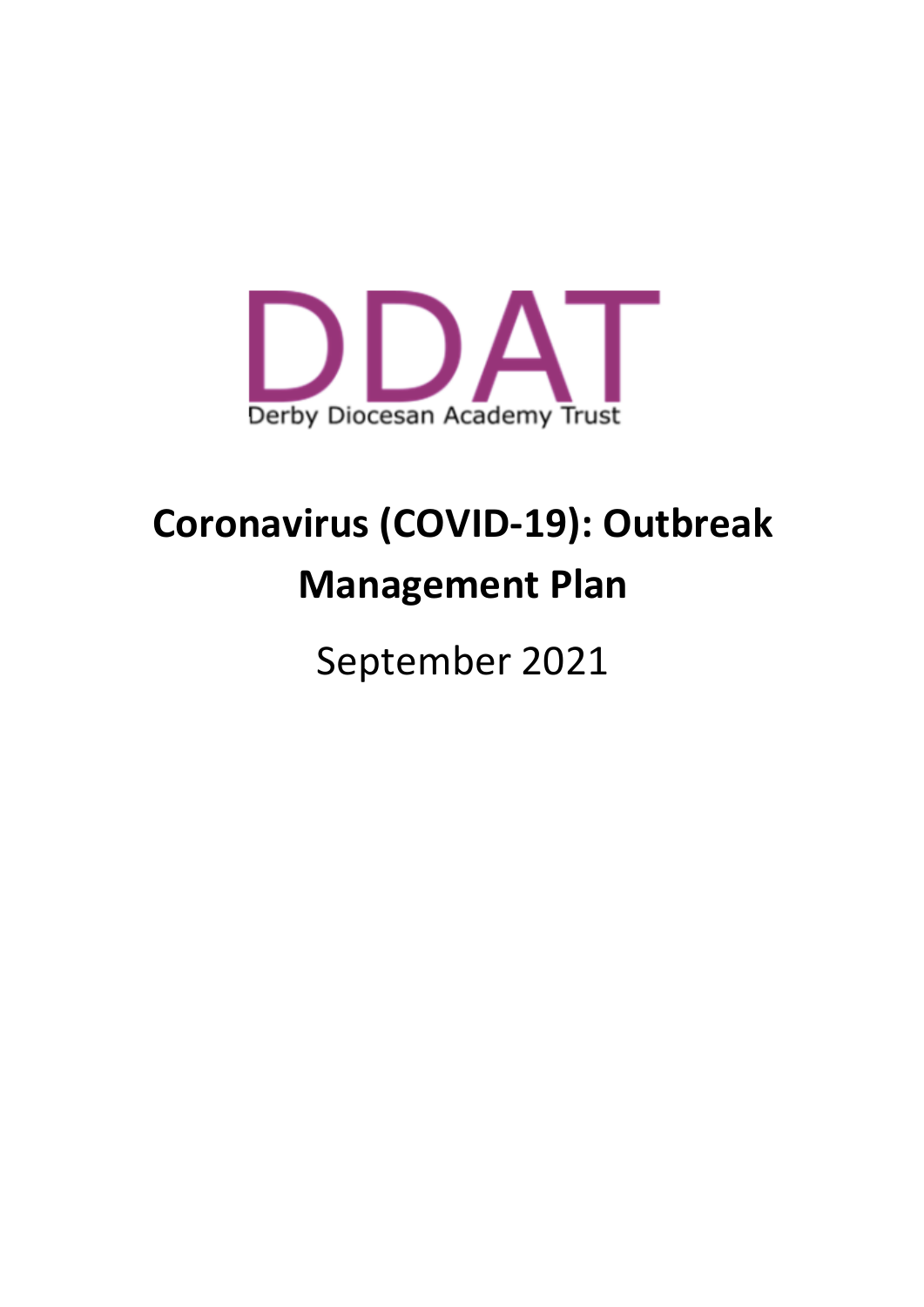

## **Contents**

- 1. The aim of this plan
- 2. Restrictions to attendance
- 3. Infection prevention and control
- 4. Transport
- 5. Teaching and learning
- 6. Returning to school
- 7. Exams and assessments
- 8. Safeguarding
- 9. Wraparound care
- 10. Food provision
- 11. Communication
- 12. Monitoring and review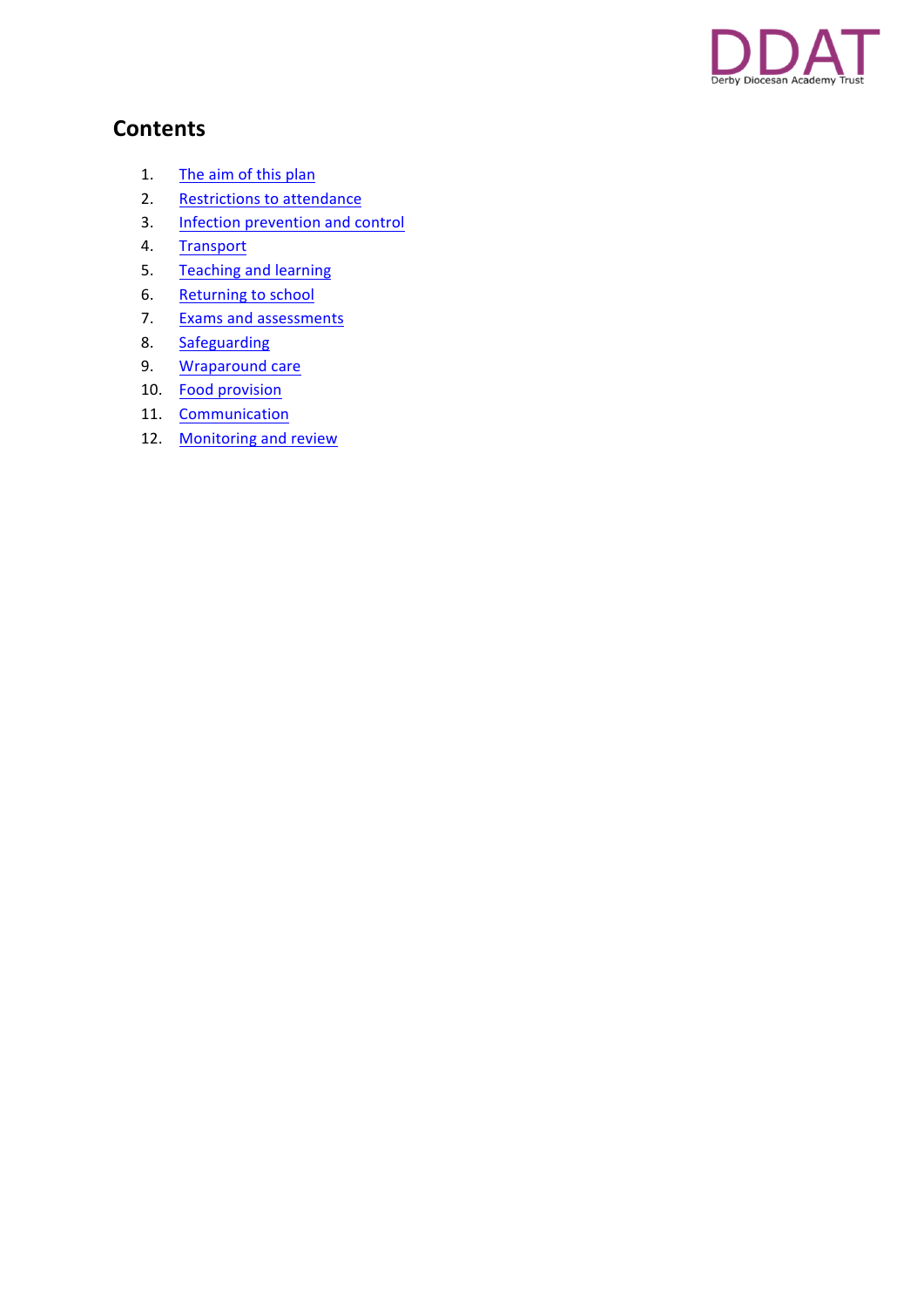

## **1.** The aim of this plan

If any DDAT school(s) or their local area sees an extremely high prevalence of coronavirus (COVID-19) infection rates, and existing measures in the community have failed to reduce this, the appropriate authorities will decide which additional measures to implement to help contain the spread. These measures may involve implementing a number of restrictions, which could include the partial closure of schools and childcare settings. Measures may also be necessary to help minimise the impact from new coronavirus variants.

This outbreak management plan outlines how DDAT schools will operate if further restrictions are implemented. Our schools will work closely with the local health protection team (HPT) and implement provisions as advised by the team.

This is a live document that will be reviewed by the DDAT Executive Team, in conjunction with other key stakeholders, as and when the situation develops.

### **2. Restrictions to attendance**

The government has advised that from July 2021 (Step 4 of government roadmap), all schools should continue to operate as normal and that all pupils should attend school unless required to self-isolate.

The contingency framework (https://www.gov.uk/government/publications/coronavirus-covid-19local-restrictions-in-education-and-childcare-settings/contingency-framework-education-andchildcare-settings) is designed to act as a containment measure where:

- There is extremely high prevalence of coronavirus.
- Other measures have already been implemented.
- There is a need to minimise the impact from a new coronavirus variant.

Restrictive attendance measures, of the kind set out in the contingency framework, must not be implemented by schools without the explicit agreement of the DfE.

Restricting attendance in any form will only be used as a last resort, initiated following a ministerial decision. Where restrictions to attendance are implemented following government advice, they will be kept to a minimum, allowing for the maximum number of pupils to attend education; however, in all circumstances, priority will be given to vulnerable pupils and the children of critical workers to attend full time.

As part of their outbreak management responsibilities, LAs, Directors of Public Health, and HPTs may advise individual settings or a cluster of closely linked settings to limit attendance in one of the ways described in this section.

Where LAs judge that wider containment action is needed and wish to limit attendance within an area, they will work with their Regional Partnership Team to escalate a proposal to the central Local Action Committee command structure.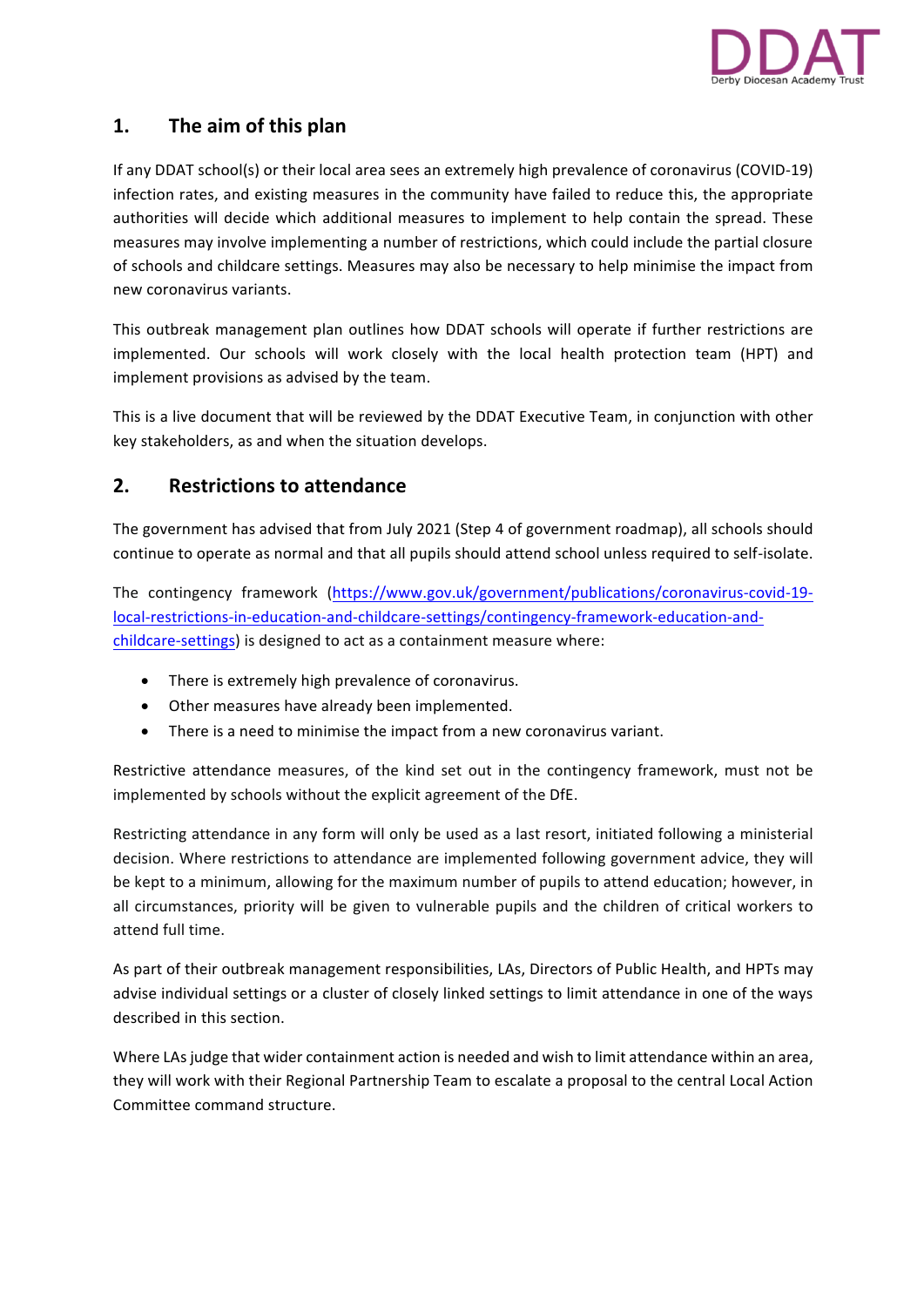

<sup>1</sup>Primary schools: Unless advised otherwise, the school will allow all pupils to attend. If the contingency framework is implemented, the school will only allow the following pupils to attend onsite provision:

- Vulnerable pupils
- Children of critical workers
- Pupils in Reception and Years 1 and 2, where advised by the DfE

**Derby Cathedral School:** If the contingency framework is implemented, the school will only allow the following pupils to attend on-site provision:

• Vulnerable pupils

- Children of critical workers
- Pupils in Year 10, where advised by the DfE

High-quality remote education will be provided for all pupils not in attendance, in line with the Pupil Remote Learning Policy.

The school affected will lift restrictions as soon as it is advised by the government that it is appropriate to do so.

#### **3. Infection prevention and control**

Schools' Infection Control Policy will continue to be adhered to  $-$  this policy meets the requirements set out in the DfE's system of controls.

Any member of the school community who displays symptoms<sup>2</sup> of coronavirus will be required to selfisolate and encouraged to get a confirmatory polymerase chain reaction (PCR) test. Tests can be booked online or ordered by telephone via NHS 119. Critical workers, including school staff, have priority access to testing.

All schools are currently being provided with rapid-result lateral flow device (LFD) testing kits, which include PPE, to identify asymptomatic cases of coronavirus.

If a variant of coronavirus classed as a variant of concern (VoC) is identified within a school's geographical area, the school will partake in targeted testing by the Department of Health and Social Care (DHSC) to help suppress and control any possible new cases. Schools will also adhere to advice from Directors of Public Health in relation to the temporary reintroduction of face coverings.

**Derby Cathedral School:** The school will encourage staff and pupils to increase their use of home testing if advised accordingly by the relevant authorities, e.g. Directors of Public Health.

 $1$  All references to 'Primary schools' includes any integrated nursery or early years setting.

 $2$  Recognised symptoms of coronavirus found here: https://www.nhs.uk/conditions/coronavirus-covid-19/symptoms/main-symptoms/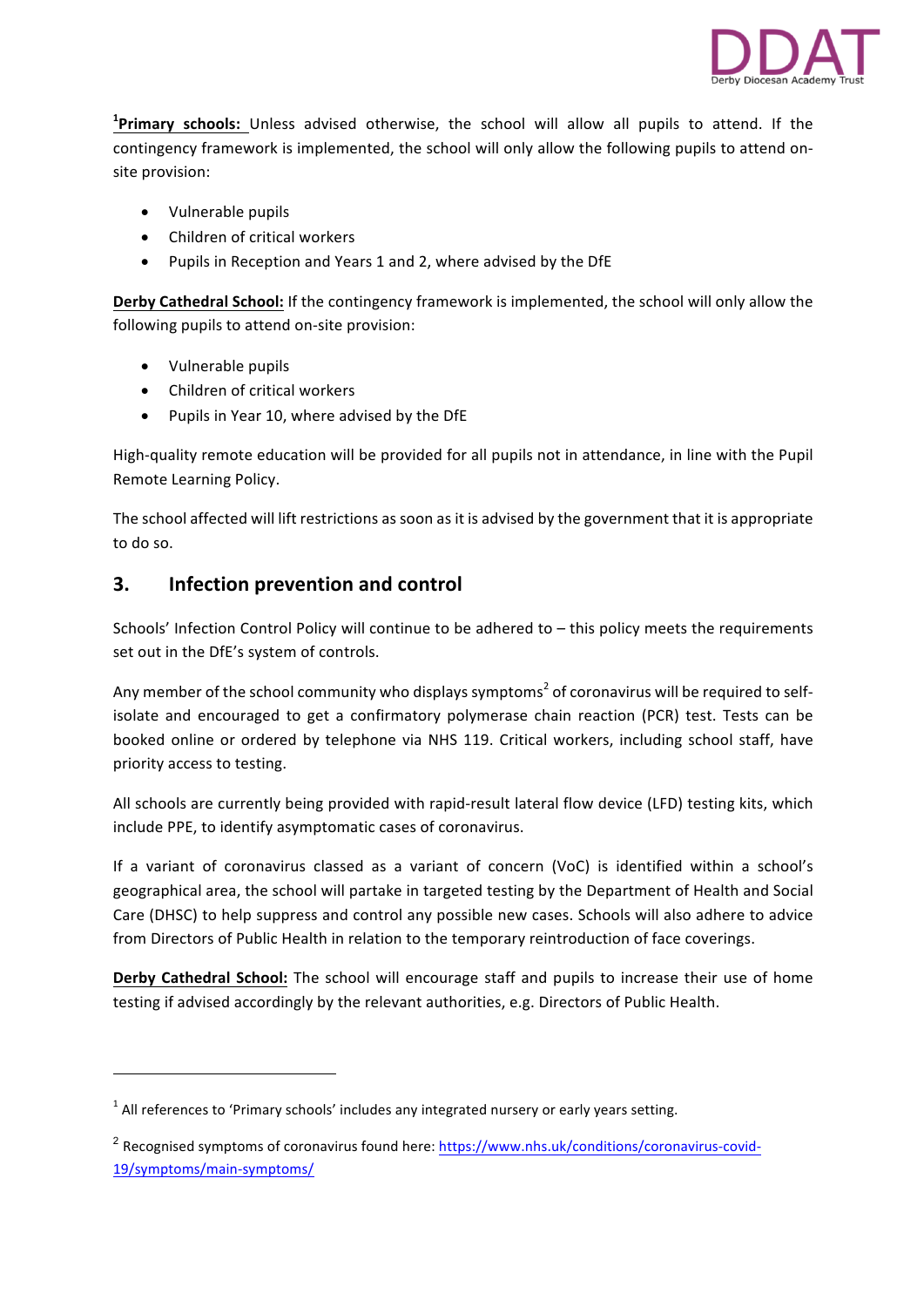

If a pupil develops symptoms of coronavirus while on site, they will be taken to a designated isolation area while they wait to be collected. If required, the pupil will be supervised while they await collection. If the supervising member of staff is unable to socially distance, e.g. due to the pupil's age or needs, they will wear PPE.

After the pupil has left the premises, any areas they were in will be cleaned. The pupil's parents will be encouraged to get their child tested with a confirmatory PCR test as soon as possible. The pupil will be required to self-isolate for at least 10 days – remote education will be arranged for them immediately. 

If a staff member develops symptoms while on site, they will be directed to go home immediately to self-isolate and to get a PCR test. Cover arrangements will be put in place.

Any staff members or pupils who have been in close contact with a symptomatic individual at school will not need to self-isolate unless they develop symptoms themselves. From 16 August 2021, fully vaccinated adults, and pupils under the age of 18 who have been identified as close contacts of a positive case via the NHS Test and Trace service will not need to self-isolate unless advised by a healthcare professional.

Adults who receive their second dose of the vaccine close to 16 August 2021 will need to continue to follow the same rules as unvaccinated adults until two weeks after their second dose. Unvaccinated adults and adults who have only had one dose of the vaccine will need to continue to follow the rules on self-isolation if they have been identified as a close contact of a positive case.

If an individual tests positive, schools will contact the DfE Helpline on 0800 046 8687 and select Option 1, where a team of NHS advisers will decide what action is needed based on the latest public health advice. Schools will follow the expert advice, which could include working with the local HPT if the situation is escalated by the advisers.

**Primary schools:** As the result of an outbreak during step 4 of the coronavirus recovery roadmap, a temporary requirement could be implemented for staff to resume wearing face coverings in areas other than crowded spaces where they are likely to come into contact with others they would not normally meet. This may include face coverings being reintroduced in communal areas and classrooms for members of staff. The school may also be required to reintroduce the use of bubbles in order to resume social distancing and limit the transmission of coronavirus. Schools will adhere to any conditions set out by the local HPT.

**Derby Cathedral School:** As the result of an outbreak during step 4 of the coronavirus recovery roadmap, a temporary requirement could be implemented for face coverings to be worn in areas other than crowded spaces where people are likely to come into contact with others they would not normally meet. This may include face coverings being reintroduced in communal areas and classrooms (for both pupils and staff). The school may also be required to reintroduce the use of bubbles in order to resume social distancing and limit the transmission of coronavirus. The school will adhere to any conditions set out by the local HPT.

#### **4. Transport**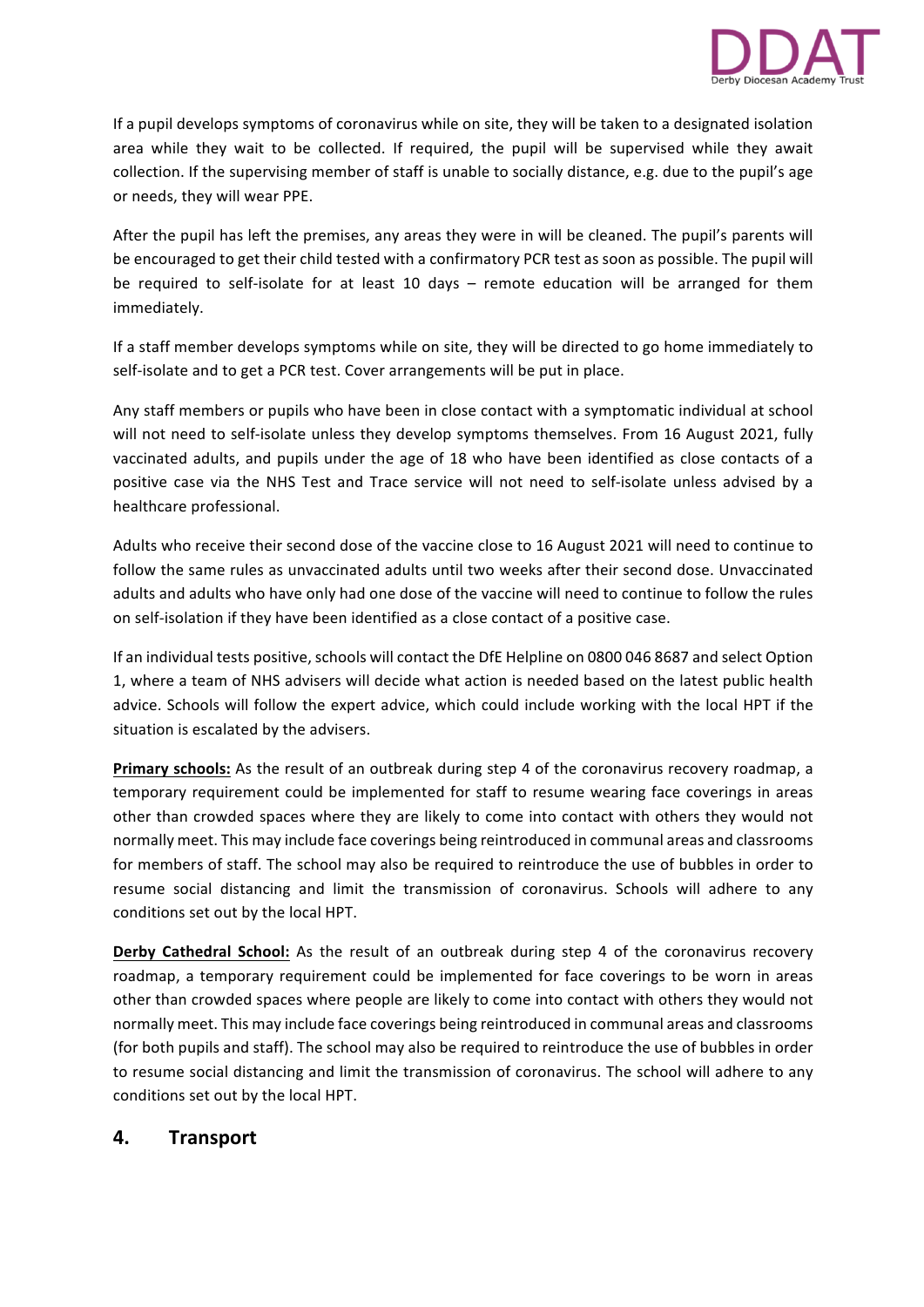

Pupils and staff attending school will be encouraged to walk or cycle wherever possible and to avoid public transport. If pupils and staff need to use public transport, they may be required to wear a face covering while travelling, unless exempt.

If directed, pupils and staff may also need to resume mandatory wearing of face coverings on school transport unless they are exempt in line with government guidance, e.g. due to a disability.

## **5. Teaching and learning**

If restrictions to on-site education are required, schools will offer immediate access to high-quality remote education for all pupils who are required to remain at home. All remote learning will be delivered in line with the school's Pupil Remote Learning Policy.

Where advised during a local outbreak, further restrictions may be enforced with regards to certain musical and drama activities, e.g. singing, for pupils attending on-site provision, to help reduce the risk of transmitting coronavirus via aerosols. Restrictions may also be reintroduced to contact and indoor sports. Schools will follow the advice provided by the local HPT.

Schools will use a range of remote teaching methods to cater for all different learning styles. Teachers will ensure lessons are suitable to the class group's age and ability, inclusive for all pupils, and will be adapted, where necessary, to account for the needs of disadvantaged pupils and pupils with SEND.

When teaching pupils who are working remotely, teachers will:

- Set assignments so that pupils have meaningful and ambitious work each day.
- Deliver a planned, coherent and well-sequenced curriculum which allows skills to be built incrementally.
- Provide frequent, clear explanations of new content through high-quality curriculum resources, including through educational videos.
- Assess progress by using questions and other suitable tasks and use assessment to ensure teaching is responsive to pupils' needs and addresses any critical gaps in pupils' knowledge.
- Adjust the pace or difficulty of what is being taught in response to questions or assessments, including, where necessary, revising material or simplifying explanations to ensure pupils' understanding.
- Provide opportunities for interactivity, e.g. questioning and reflective discussion.
- Provide scaffolded practice and opportunities to apply new knowledge.
- Enable pupils to receive timely and frequent feedback on how to progress, using digitallyfacilitated or whole-class feedback where appropriate.
- Plan a programme that is of equivalent length to the core teaching pupils would receive in school, ideally including daily contact with teachers.

In exceptional circumstances, schools may reduce their curriculum offering to enable pupils to cope with the workload – the headteacher will assess this need, keeping pupils' best interests in mind, and will not take the decision lightly.

Teachers will continue to make use of formative assessments throughout the academic year, e.g. quizzes.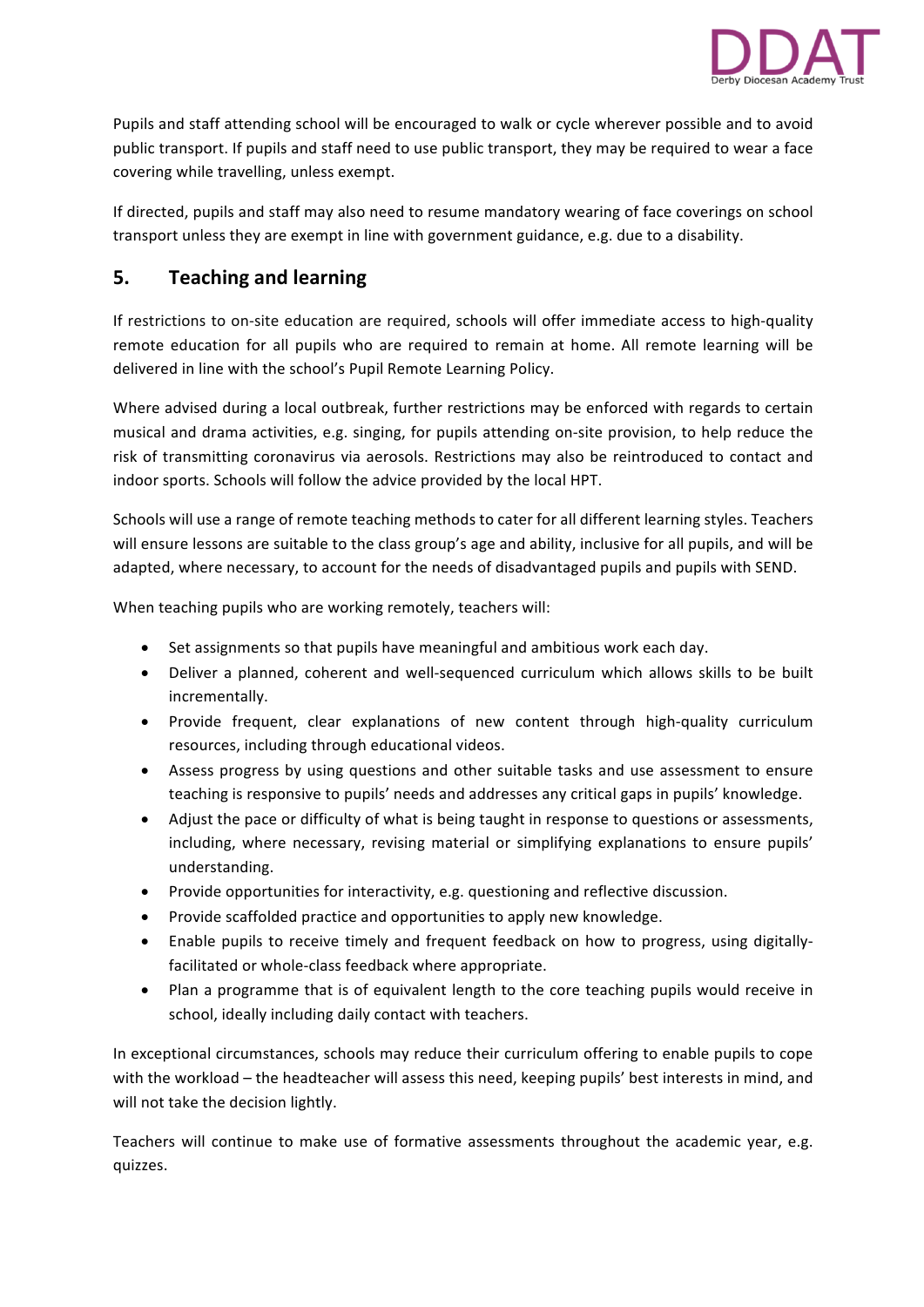

Schools will utilise the support available through the DfE's 'Get help with technology during coronavirus (COVID-19)' scheme. Under the scheme, schools can order laptops, tablets and 4G wireless routers to support the following groups of pupils if they do not have access to a digital device or the internet through other means:

- Pupils in Years 3 to 13
- Clinically extremely vulnerable pupils across all year groups who are not attending school in line with government and/or clinical advice
- Pupils in all year groups whilst attending school on a hospital site
- Pupils in any year group who have been advised to shield because they, or somebody they live with, are clinically extremely vulnerable

Before distributing devices, schools will ensure:

- The devices are set up to access remote education.
- Appropriate safeguarding controls and support are in place to help pupils and their families use the devices safely.
- Arrangements follow the school's procedures for loaning equipment.

Once devices are ready for collection, schools will either arrange for them to be collected by families from school or delivered to pupils' homes, ensuring infection control measures are adhered to as part of this process.

### **6.** Returning to school

Headteachers, alongside the DDAT Executive Team, will work with the LA to ensure pupils only return to school when it is safe for them to do so. Prior to the return of more pupils and staff, all relevant risk assessments will be reviewed.

**Primary schools:** Where advised to do so by a Director of Public Health and/or the local HPT, schools may encourage staff to undertake LFD tests at home prior to their return to school and/or for a period of time following their return. Schools will continue to recognise that testing is voluntary.

**Derby Cathedral School:** Where advised to do so by a Director of Public Health and/or the local HPT, the school may encourage staff and pupils to undertake LFD tests at home prior to their return to school and/or for a period of time following their return. The school will continue to recognise that testing is voluntary.

Headteachers will inform staff, pupils and parents, prior to the return to school, whether any further restrictions, such as the use of bubbles and face coverings, have been resumed.

After a period of self-isolation, or the relaxation of restrictions, headteachers will inform parents when their child will return to school.

Headteachers will listen to all concerns that parents may have about their child returning to school and will advise them of the measures in place to ensure the safety of their child.

### **7. Exams and assessments**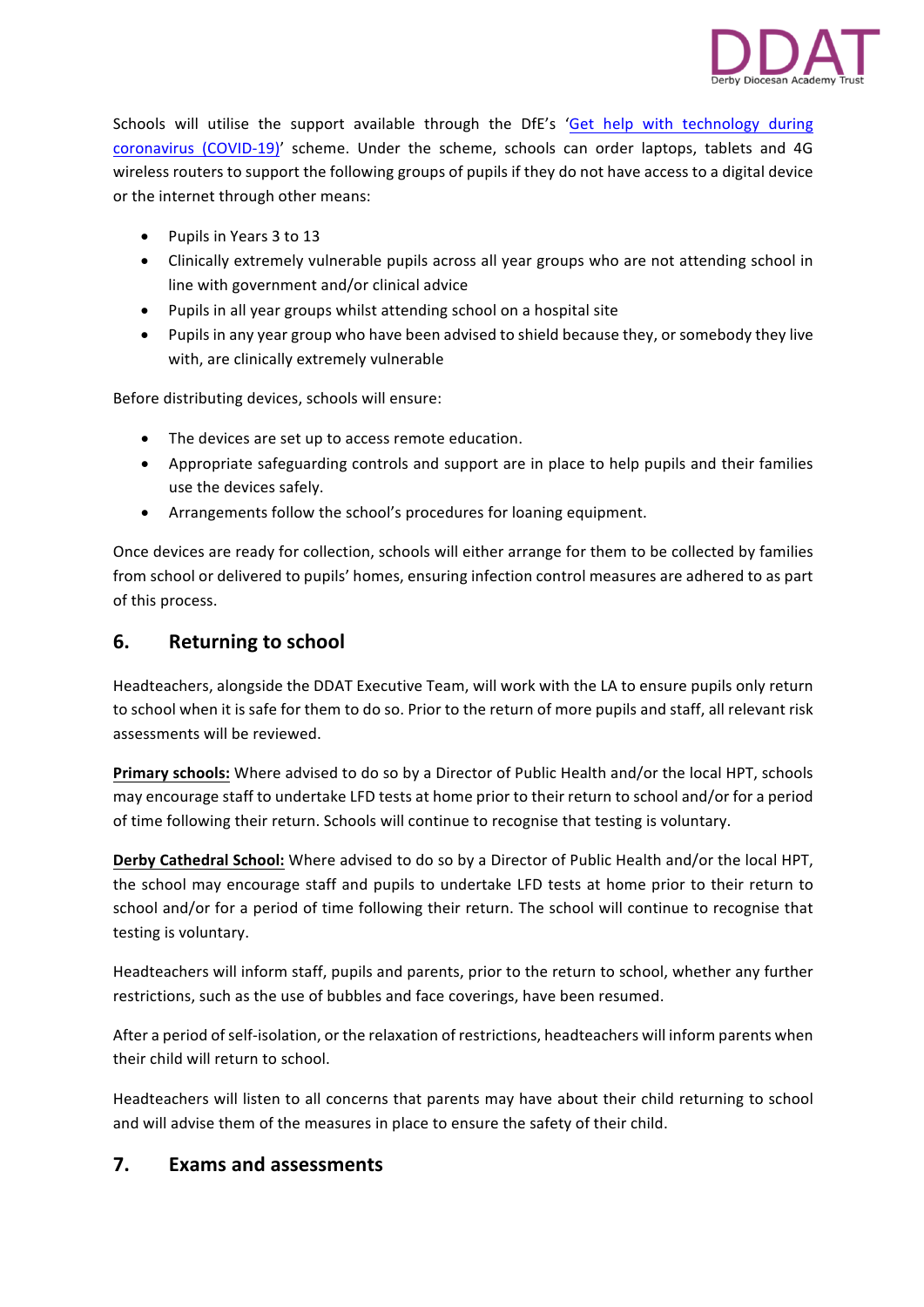

Schools will remain open for any exams and assessments planned in line with current government guidance.

Wherever necessary, schools will implement additional mitigations to ensure the safe delivery of exams and assessments, which may include:

- Wearing face coverings in communal areas, where directed.
- Two-metre spacing between all desks, where directed.
- Additional controls for candidates who are classed as clinically extremely vulnerable. This may include measures such as seating them in a separate room to other candidates or, in exceptional circumstances, at the candidate's home.

### **8. Safeguarding**

Ensuring safeguarding arrangements remain effective during periods of restricted attendance is a key priority. Schools' Child Protection and Safeguarding Policies have been updated to include provisions for keeping pupils safe during the coronavirus pandemic, both at home and in school. Schools will continue to follow these procedures for pupils who remain at home, where appropriate, until all pupils are able to return to school.

Schools will continue to ensure that:

- $\bullet$  The best interests of pupils always come first.
- If anyone in a school has a safeguarding concern about a pupil, they act immediately.
- A DSL or deputy DSL is always available.
- Unsuitable individuals are not permitted to work with pupils or come into contact with pupils whilst on site.
- Pupils who remain at home are protected when they are online.

A trained DSL or deputy will remain on-site where possible. Where this is not possible, e.g. they are required to self-isolate, schools will ensure that the DSL or deputy, or a DSL or deputy from another school, are available to contact at all times. In addition, the headteacher will take responsibility for coordinating safeguarding on-site during this time.

### **9. Wraparound care**

The school's wraparound care (both indoor and outdoor provision) will be provided to all pupils; however, where restrictions are required, wraparound care will only be provided on-site to pupils who are eligible to attend school full time.

### 10. **Food provision**

Schools will provide meal options for all pupils who are attending school.

Schools will provide FSM or food parcels to eligible pupils who are not attending school, where they:

- Are self-isolating.
- Have had symptoms or have tested positive.